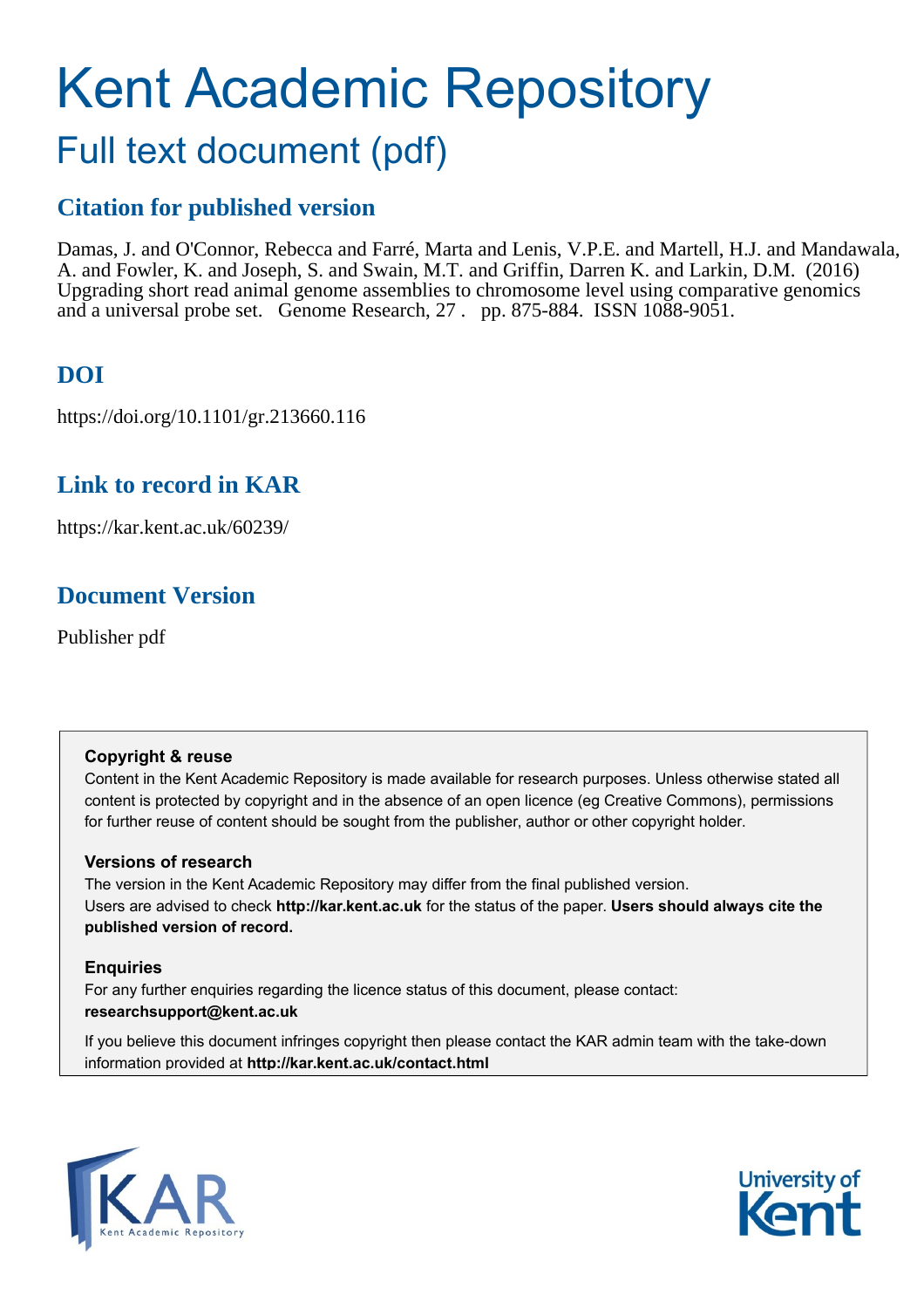#### Resource

# Upgrading short-read animal genome assemblies to chromosome level using comparative genomics and a universal probe set

Joana Damas, <sup>1,5</sup> Rebecca O'Connor, <sup>2,5</sup> Marta Farré, <sup>1</sup> Vasileios Panagiotis E. Lenis, <sup>3</sup> Henry J. Martell,<sup>2</sup> Anjali Mandawala,<sup>2,4</sup> Katie Fowler,<sup>4</sup> Sunitha Joseph,<sup>2</sup> Martin T. Swain, <sup>3</sup> Darren K. Griffin, <sup>2,6</sup> and Denis M. Larkin<sup>1,6</sup>

<sup>1</sup> Department of Comparative Biomedical Sciences, Royal Veterinary College, University of London, London, NW1 0TU, United Kingdom; <sup>2</sup>School of Biosciences, University of Kent, Canterbury, CT2 7NY, United Kingdom; <sup>3</sup>Institute of Biological, Environmental and Rural Sciences, Aberystwyth University, Aberystwyth, SY23 3DA, United Kingdom; <sup>4</sup>School of Human and Life Sciences, Canterbury Christ Church University, Canterbury, CT1 1QU, United Kingdom

Most recent initiatives to sequence and assemble new species' genomes de novo fail to achieve the ultimate endpoint to produce contigs, each representing one whole chromosome. Even the best-assembled genomes (using contemporary technologies) consist of subchromosomal-sized scaffolds. To circumvent this problem, we developed a novel approach that combines computational algorithms to merge scaffolds into chromosomal fragments, PCR-based scaffold verification, and physical mapping to chromosomes. Multigenome-alignment-guided probe selection led to the development of a set of universal avian BAC clones that permit rapid anchoring of multiple scaffolds to chromosomes on all avian genomes. As proof of principle, we assembled genomes of the pigeon (Columbia livia) and peregrine falcon (Falco peregrinus) to chromosome levels comparable, in continuity, to avian reference genomes. Both species are of interest for breeding, cultural, food, and/or environmental reasons. Pigeon has a typical avian karyotype  $(2n = 80)$ , while falcon  $(2n = 50)$  is highly rearranged compared to the avian ancestor. By using chromosome breakpoint data, we established that avian interchromosomal breakpoints appear in the regions of low density of conserved noncoding elements (CNEs) and that the chromosomal fission sites are further limited to long CNE "deserts." This corresponds with fission being the rarest type of rearrangement in avian genome evolution. High-throughput multiple hybridization and rapid capture strategies using the current BAC set provide the basis for assembling numerous avian (and possibly other reptilian) species, while the overall strategy for scaffold assembly and mapping provides the basis for an approach that (provided metaphases can be generated) could be applied to any animal genome.

#### [Supplemental material is available for this article.]

The ability to sequence complex animal genomes quickly and inexpensively has initiated numerous genome projects beyond those of agricultural/medical importance (e.g., Hu et al. 2009; Groenen et al. 2012) and inspired ambitious undertakings to sequence thousands of species (Zhang et al. 2014a; Koepfli et al. 2015). De novo genome assembly efforts ultimately aim to create a series of contigs, each representing a single chromosome, from p- to q- terminus ("chromosome-level" assembly). Assembling genomes using next-generation sequencing (NGS) technologies, however, typically relies on integration of the NGS data with a pre-existing chromosome-level reference assembly built with previous sequencing/ mapping technologies (Larkin et al. 2012). Indeed, use of shortread NGS data rarely produces assemblies at a similar level of integrity as those provided by traditional methodologies because of (1) an inability of NGS to generate long error-free contigs or scaffolds

<sup>5</sup>These authors are joint first authors and contributed equally to this work.<br><sup>6</sup>These authors are joint last authors and contributed equally to this

#### work. Corresponding author: [dlarkin@rvc.ac.uk](mailto:dlarkin@rvc.ac.uk)

Article published online before print. Article, supplemental material, and publication date are at [http://www.genome.org/cgi/doi/10.1101/gr.213660.116.](http://www.genome.org/cgi/doi/10.1101/gr.213660.116) Freely available online through the Genome Research Open Access option.

to cover chromosomes completely and (2) a paucity of inexpensive mapping technologies to upgrade NGS genomes to chromosome level. Even for projects with sufficient read-depths and long insert libraries, software algorithms at best produce subchromosomalsized "scaffolds" requiring physical mapping to assemble chromosomes. Newer technologies such as optical mapping (Teague et al. 2010) including BioNano (Mak et al. 2016), Dovetail (Putnam et al. 2016), and Pacific Biosciences (PacBio) long-read sequencing (Rhoads and Au 2015) provide a long-term solution to this problem. To date, however, such approaches suffer from multiple limitations; e.g., BioNano contigs do not extend across multiple DNA nick site regions, centromeres, or large heterochromatin blocks, while PacBio sequencing requires hundreds of micrograms of high-molecular-weight DNA, which is often not easy to obtain.

Bioinformatic approaches, e.g., the Reference-Assisted Chromosome Assembly (RACA) algorithm (Kim et al. 2013), were developed to approximate near chromosome-sized fragments for a de novo assembled NGS genome. RACA use requires a genome from the same clade (e.g., Order for mammals) of the target species being assembled to chromosomes (Kim et al. 2013) and sequencing

[© 2017 Damas et al.](http://genome.cshlp.org/site/misc/terms.xhtml) This article, published in Genome Research, is available under a Creative Commons License (Attribution 4.0 International), as described at [http://creativecommons.org/licenses/by/4.0/.](http://creativecommons.org/licenses/by/4.0/)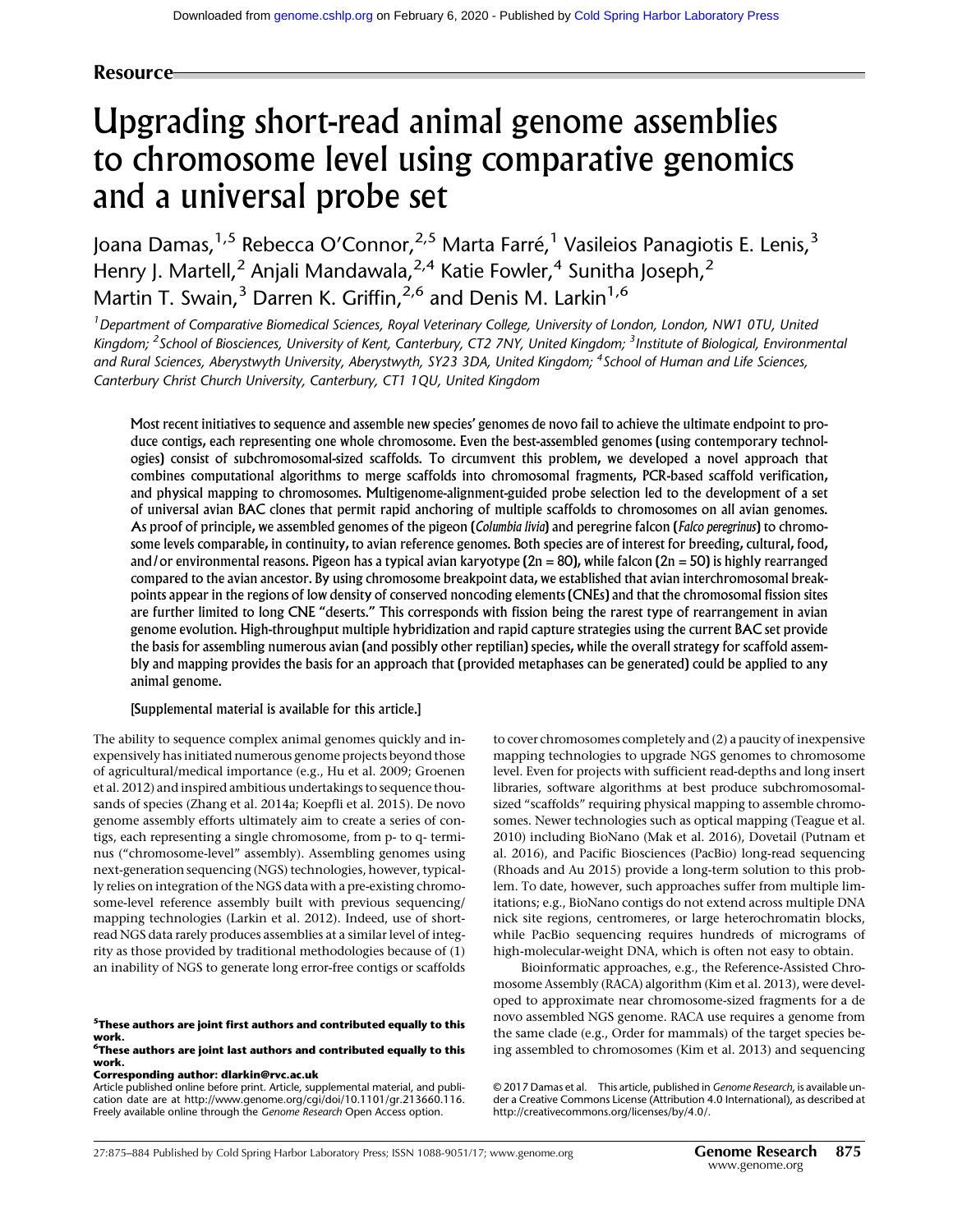#### Damas et al.

of long-insert libraries. RACA produces, at best, subchromosomesized predicted chromosome fragments (PCFs) that require further verification and subsequent chromosome assembly. It is worth mentioning that, unlike RACA, other reference-assisted assembly algorithms, e.g., Ragout (Kolmogorov et al. 2014) or Chromosomer (Tamazian et al. 2016), do not use the target genome short- and long-range paired-read data to verify synteny breaks in/between scaffolds, meaning that the target species-specific rearrangements could be missed from the reconstructed PCFs/pseudochromosomes, making the reconstructed target chromosome structures more heavily biased to the reference genome(s) than when using RACA. RACA algorithm applied to the Tibetan antelope and blind mole rat genomes significantly improved continuities of these assemblies, but they still contain more than one large PCF for most chromosomes (Kim et al. 2013; Fang et al. 2014). Therefore, a novel, integrative approach that would allow de novo assembled genomes to retain structures of the target species karyotypes is a necessity.

A dearth of chromosome-level assemblies for nearly all newly sequenced genomes limits their use for critical aspects of evolutionary and applied genomics. Chromosome-level assemblies are essential for species that are regularly bred (e.g., for food or conservation) because a known order of DNA markers facilitates establishment of phenotype-to-genotype associations for gene-assisted selection and breeding (Andersson and Georges 2004). While such assemblies are established for popular livestock species, they are not available for those species widely used in developing countries (e.g., camels, yaks, buffalo, ostrich, quail) or species bred for conservation reasons (e.g., falcons). Chromosome-level information is essential for addressing basic biological questions pertaining to overall genome (karyotype) evolution and speciation (Lewin et al. 2009). Karyotype differences between species arise from DNA aberrations in germ cells that were fixed throughout evolution. These are associated with repetitive sequences used for nonallelic homologous recombination (NAHR) in evolutionary breakpoint regions (EBRs) where ancestral chromosomes break and/or combine in descendant species genomes (Murphy et al. 2005). An alternative theory, however, suggests that proximity of DNA regions in chromatin is the main driver of rearrangements and repetitive sequences play a minor role (Branco and Pombo 2006). Regardless of the mechanism, comparisons of multiple animal genomes show that between EBRs are evolutionary stable homologous synteny blocks (HSBs). Our studies in mammals (Larkin et al. 2009) and birds (Farré et al. 2016) suggest that at least the largest HSBs are maintained nonrandomly and are highly enriched for conserved noncoding elements (CNEs), many of which are gene regulatory sequences and miRNAs (Zhang et al. 2014b). We recently hypothesized that a higher fraction of elements under negative selection involved in gene regulation and chromosome structure in avian genomes (∼7%) (Zhang et al. 2014b) compared with mammals (∼4%) (Lindblad-Toh et al. 2011) could contribute to some avian-specific phenotypes and the evolutionary stability of most avian karyotypes (Farré et al. 2016). While a high density of CNEs in avian multispecies (ms) HSBs supports this hypothesis (Farré et al. 2016), a more definitive answer might be obtained by examining the fate of CNEs in the "interchromosomal EBRs" (flanking interchromosomal rearrangements) of an avian genome with a highly rearranged karyotype.

In this study, we focused on two avian genomes. The first, the peregrine falcon (Falco peregrinus), has an atypical karyotype (2n = 50) (Nishida et al. 2008). The falcon's ability to fly at speeds >300 km/h and its enhanced visual acuity make it the fastest predator on earth (Tucker et al. 1998). A prolonged period of extinction risk due to persecution around World War II and secondary poisoning from organochlorine pesticides (e.g., DDT) in the 1950s–1960s (Ferguson-Lees and Christie 2005) led to its placement on the CITES list of endangered species. The second avian genome that was focused on here, the pigeon (Columba livia), has a typical avian karyotype  $(2n = 80)$  similar to those of reference avian genomes: chicken, turkey, and zebra finch. Pigeon is one of the earliest examples of domestication in birds (Driscoll et al. 2009) contemporarily used as food and in sporting circles (Price 2002). Pigeon breeds can vary significantly in appearance with color, pattern, head crest, body shape, feathers, tails, vocalization, and flight display variations (Price 2002), inspiring considerable interest in identifying the genetic basis for these variations (Stringham et al. 2012; Shapiro et al. 2013). For the above reasons, both species' genomes were sequenced (Shapiro et al. 2013; Zhan et al. 2013); however, their assemblies are highly fragmented and chromosome-level assemblies are thus essential.

The objective of this study was therefore to develop a novel, inexpensive, transferrable approach to upgrade fragmented genome assemblies (i.e., pigeon and falcon) to the chromosome level and to use them to address novel biological questions related to avian genome evolution. The method combines computational algorithms for ordering scaffolds into PCFs, retaining local structures of the target genome chromosomes after verification of a limited number of scaffolds, and physical mapping of PCFs directly to chromosomes with a universal set of avian bacterial artificial chromosome (BAC) probes. Studying a highly rearranged genome (falcon) compared with the avian ancestor sheds light on why interchromosomal rearrangements are infrequent in bird evolution.

#### Results

Our method involves (1) the construction of PCFs for fragmented assemblies based on the comparative and sequence read data implemented in the RACA algorithm, (2) PCR and computational verification of a limited number of scaffolds that are essential for revealing species-specific chromosome structures, (3) creation of a refined set of PCFs using the verified scaffolds and adjusted adjacency thresholds in RACA, and (4) the use of a panel of "universal" BAC clones to anchor PCFs to chromosomes in a high-throughput manner (Fig. 1).

#### Construction of PCFs from fragmented assemblies

PCFs were generated for fragmented falcon and pigeon whole-genome sequences using RACA (Kim et al. 2013). For falcon, the zebra finch chromosome assembly was used as reference (divergence 60 MYA) and the chicken genome as outgroup (divergence 89 MYA). We generated a total of 113 PCFs with N50 of 27.44 Mb (Table 1). For pigeon ( $\geq$ 69 Myr divergence from both the chicken and zebra finch), chicken was used as reference and zebra finch as outgroup because (1) fewer pigeon scaffolds were split in this configuration ([Supplemental Table S1\)](http://genome.cshlp.org/lookup/suppl/doi:10.1101/gr.213660.116/-/DC1) and (2) the high similarity of pigeon and chicken karyotypes (Derjusheva et al. 2004). This resulted in 150 pigeon PCFs with N50 of 34.54 Mb (Table 1). These initial PCF sets contained 72 (15.06%) and 78 (13.64%) scaffolds for falcon and pigeon, respectively, that were split by RACA due to insufficient read and/or comparative evidence to support their structures.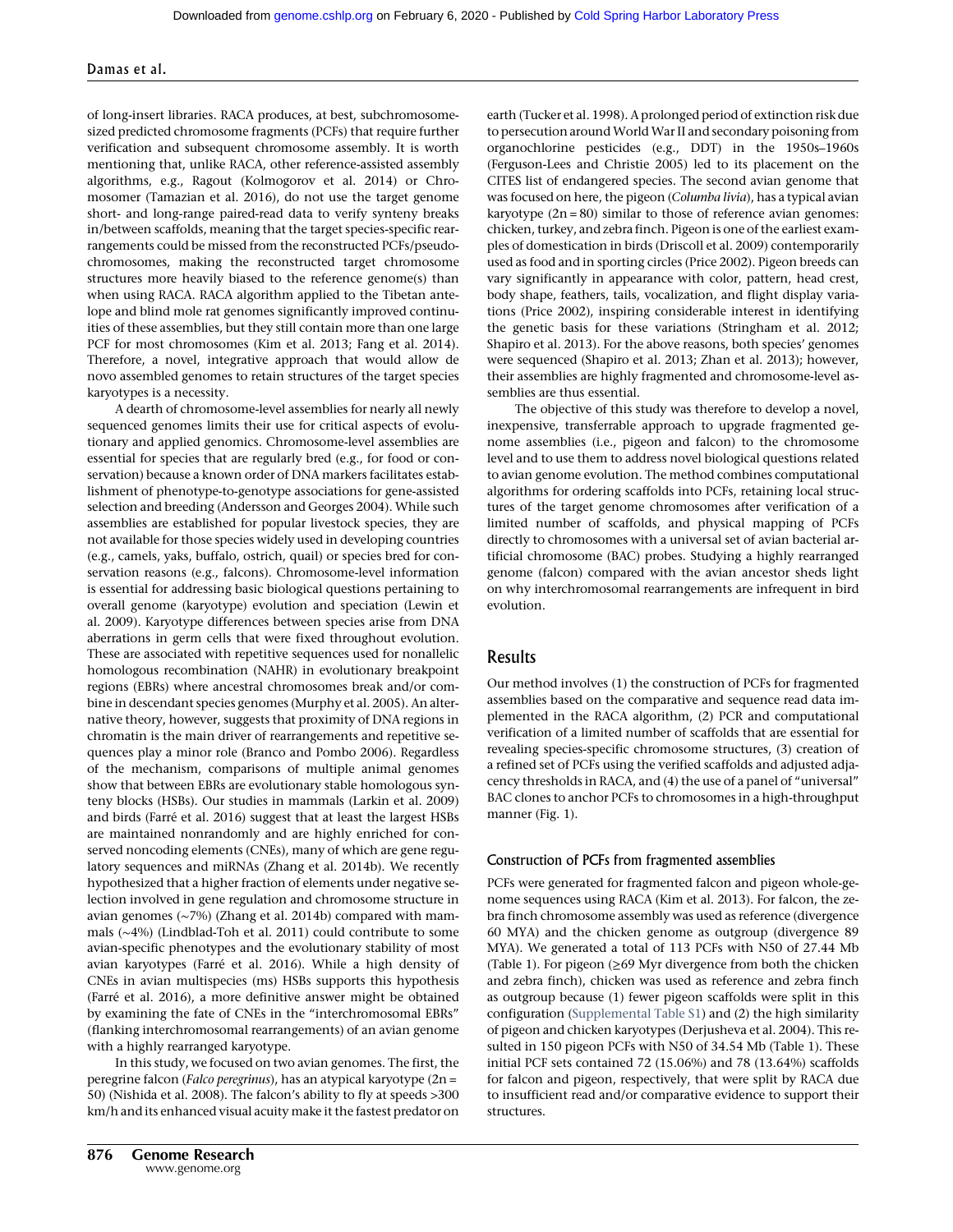

Figure 1. Methodology for the placement of the PCFs on chromosomes. (A) Dual-color FISH of universal BAC clones, (B) cytogenetic map of the falcon chromosome 8 (FPE8) with indication of the relative positions of the BAC clones along the chromosome, and (C) assembled chromosome containing PCFs 7a, 7b, and 13b\_13a. Blue blocks indicate positive (+) orientation of tracks compared with the falcon chromosome; red blocks, negative (−) orientation; and gray blocks, unknown (?) orientation.

#### Verification of scaffolds essential for revealing species-specific chromosome architectures

All scaffolds split by RACA contained structural differences between the target and reference chromosomes, suggesting their importance for revealing the architecture of target species chromosomes. The structures of these scaffolds were tested by PCR amplification across all the split regions defined to <6 kb in the target species scaffolds. Of these, 41 (83.67%) and 58 (84.06%) resulted in amplicons of expected length in pigeon and falcon genomic DNA, respectively ([Supplemental Table S2](http://genome.cshlp.org/lookup/suppl/doi:10.1101/gr.213660.116/-/DC1)). For the split regions with negative PCR results, we tested an alternative (RACA-suggested) order of the flanking syntenic fragments (SFs). Out of these, amplicons were obtained for 2/4 in falcon and 7/7 in pigeon, confirming the chimeric nature of the original scaffolds properly detected in these cases [\(Supplemental Table S2\)](http://genome.cshlp.org/lookup/suppl/doi:10.1101/gr.213660.116/-/DC1). To estimate which of the remaining split regions (>6 kb; 36 in falcon and 40 in pigeon PCFs) were likely to be chimeric, we empirically identified two genome-wide minimum physical coverage (Meyerson et al. 2010) levels, one for falcon and one for pigeon, in the SFs joining regions for which (and higher) the PCR results were most consistent with RACA predictions. If the new thresholds were used in RACA without additional scaffold verification (e.g., by PCR) or mapping data, they would lead to splitting of nearly all scaffolds with large structural misassemblies in falcon, and ∼6% of them would still be present in pigeon PCFs. The number of scaffolds containing real structural differences with the reference chromosomes that would still be split by RACA was estimated as ∼56% in the falcon and ∼43% in pigeon PCFs ([Supplemental Table](http://genome.cshlp.org/lookup/suppl/doi:10.1101/gr.213660.116/-/DC1) [S2\)](http://genome.cshlp.org/lookup/suppl/doi:10.1101/gr.213660.116/-/DC1). To reduce the number of the real structural differences split in the final PCF set, PCR verification of selected scaffolds and use of independent (cytogenetic) mapping have been introduced.

#### Creation of a refined set of pigeon and falcon PCFs

For new reconstructions, the adjusted physical coverage thresholds were used. In addition, we kept intact those scaffolds confirmed by PCR but split those

shown to be chimeric and/or disagreeing with the cytogenetic map (see below), resulting in a total of 93 PCFs with N50 25.82 Mb for falcon and 137 PCFs with N50 of 22.17 Mb for pigeon, covering 97.17% and 95.86% of the original scaffold assemblies, respectively (Table 1). The falcon RACA assembly contained six PCFs homeologous to complete zebra finch chromosomes (TGU4A, 9, 11, 14, 17, and 19), while five pigeon PCFs were homeologous to complete chicken chromosomes (GGA11, 13, 17, 22, and 25). Only 3.50% of the original scaffolds used by RACA were split in the pigeon and 3.14% in falcon final PCFs (Table 1). The accuracy for the PCF assembly was estimated as ∼85% for falcon and ∼89% for pigeon based on the ratio of the number of SFs to the number of scaffolds (Kim et al. 2013).

#### Construction of a panel of comparatively anchored BAC clones designed to hybridize in phylogenetically divergent avian species and link PCFs to chromosomes

Initial experiments on cross-species BAC mapping using fluorescence in-situ hybridization (FISH) on five avian species with

|  | <b>Table 1.</b> Scaffold-based RACA assemblies for peregrine falcon and pigeon |  |
|--|--------------------------------------------------------------------------------|--|
|--|--------------------------------------------------------------------------------|--|

|                                   | Peregrine falcon  |                     |                            | Pigeon            |                          |                                  |
|-----------------------------------|-------------------|---------------------|----------------------------|-------------------|--------------------------|----------------------------------|
| <b>Statistics</b>                 | Scaffold assembly | <b>Default RACA</b> | Adjusted RACA <sup>a</sup> | Scaffold assembly | <b>Default RACA</b>      | <b>Adjusted RACA<sup>a</sup></b> |
| No. of scaffolds $(≥10$ kb)       | 723               | 478                 | 478                        | 1081              | 572                      | 572                              |
| No. of PCFs                       | NA                | 113                 | 93                         | <b>NA</b>         | 150                      | 137                              |
| Total length (Gb)                 | 1.17              | 1.14                | 1.14                       | 1.10              | 1.07                     | 1.07                             |
| N50 (Mb)                          | 3.94              | 27.44               | 25.82                      | 3.15              | 34.54                    | 22.17                            |
| Fraction of scaffold assembly (%) | <b>NA</b>         | 97.17               | 97.17                      | <b>NA</b>         | 95.86                    | 95.86                            |
| No. of scaffolds split by RACA    | NA                | $72(15.06^b)$       | 15(3.14 <sup>b</sup> )     | <b>NA</b>         | 78 (13.64 <sup>b</sup> ) | 20 $(3.50^b)$                    |

<sup>a</sup>RACA assembly after the use of adjusted coverage thresholds and post-processing of scaffolds verified by PCR.

<sup>b</sup>Percentage of all scaffolds included in the RACA assembly.

Building chromosome-level assemblies for animals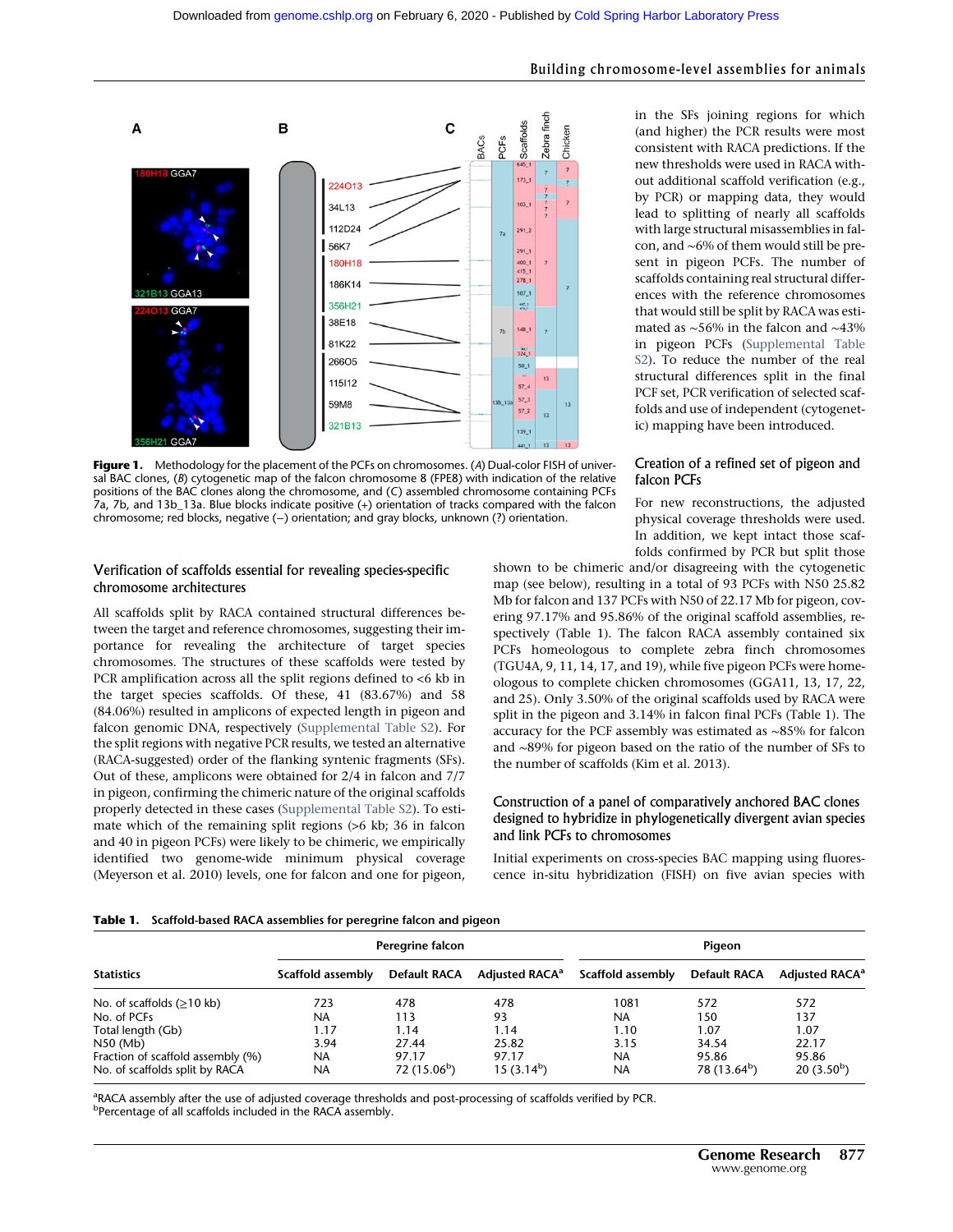#### Damas et al.

divergence times between 28 and 89 Myr revealed highly varying success rates (21%–94%), with hybridizations more likely to succeed on species closely related to that of the BAC origin (Table 2). To minimize the effect of evolutionary distances between species on hybridizations, genomic features that were likely to influence hybridization success were measured in chicken, zebra finch, and turkey BAC clones [\(Supplemental Tables S3, S4](http://genome.cshlp.org/lookup/suppl/doi:10.1101/gr.213660.116/-/DC1)). The classification and regression tree (CART) approach (Loh 2011) was applied to the 101 randomly selected BAC clones (Table 2). The obtained classification shows 87% agreement with FISH results [\(Supplemental Fig. S1\)](http://genome.cshlp.org/lookup/suppl/doi:10.1101/gr.213660.116/-/DC1). Correlating DNA features with actual cross-species FISH results led us to develop the following criteria for the selection of chicken or zebra finch BAC clones very likely to hybridize on metaphase preparations of phylogenetically distant birds (≥69 Myr of divergence; where the hybridization success rate of random BAC clones was <70%): The BAC had to have ≥93% DNA sequence alignable with other avian genomes and contain at least one conserved element (CE) ≥300 bp. Instead of a long CE, the BAC could contain only short repetitive elements (<1290 bp) and CEs of at least 3 bp long ([Supplemental Fig. S1;](http://genome.cshlp.org/lookup/suppl/doi:10.1101/gr.213660.116/-/DC1) [Supplemental Table S4](http://genome.cshlp.org/lookup/suppl/doi:10.1101/gr.213660.116/-/DC1)). The hybridization success rate with distant avian species for the set of newly selected clones obeying these criteria was high (71%–94%; Table 2). The success rates for the selected chicken BAC clones only ranged 90%–94%. From these chicken clones, 84% hybridized with chromosomes of all avian species in our set [\(Supplemental Fig. S2](http://genome.cshlp.org/lookup/suppl/doi:10.1101/gr.213660.116/-/DC1)).

As a final result, we generated a panel of 121 BAC clones spread across the avian genome (GGA 1-28 +Z [except 16]) that successfully hybridized across all species attempted. The collection was supplemented by a further 63 BACs that hybridized on the metaphases of at least one species that was considered phylogenetically distant (i.e., ≥69 Myr; split between Columbea and the remaining Neoavian clades) and a further 33 that hybridized on at least one other species (Fig. 2; [Supplemental Table S5\)](http://genome.cshlp.org/lookup/suppl/doi:10.1101/gr.213660.116/-/DC1).

#### Physical assignment of refined PCFs on the species' chromosomes

In order to place and order PCFs along chromosomes, BAC clones from the panel described above and assigned to PCFs based on alignment results were hybridized to falcon (177 clones) and pigeon (151 clones) chromosomes (Table 3). The 57 PCFs cytogenetically anchored to the falcon chromosomes represented 1.03 Gb of its genome sequence (88% of the cumulative scaffold length). Of these, 888.67 Mb were oriented on the chromosomes (Table 3; [Supplemental Table S6](http://genome.cshlp.org/lookup/suppl/doi:10.1101/gr.213660.116/-/DC1)). The pigeon chromosome assembly consisted of 0.91 Gb in 60 pigeon PCFs representing 82% of the combined scaffold length. Of these 687.59 Mb were oriented (Table 3; [Supplemental Table S7](http://genome.cshlp.org/lookup/suppl/doi:10.1101/gr.213660.116/-/DC1)). Visualizations of both newly assembled genomes are available from the Evolution Highway comparative chromosome browser (see [Supplemental Results\)](http://genome.cshlp.org/lookup/suppl/doi:10.1101/gr.213660.116/-/DC1) and our avian UCSC Genome Browser hub.

#### Pigeon chromosome assembly

No deviations from the standard avian karyotype  $(2n = 80)$  were detected for pigeon with each mapped chromosome having an appropriate single chicken and zebra finch homeolog. Compared to chicken, the only interchromosomal rearrangement identified was the ancestral configuration of GGA4 found as two separate chromosomes in the pigeon and other birds (Fig. 3A; [Supplemental](http://genome.cshlp.org/lookup/suppl/doi:10.1101/gr.213660.116/-/DC1) [Fig. S4;](http://genome.cshlp.org/lookup/suppl/doi:10.1101/gr.213660.116/-/DC1) Derjusheva et al. 2004; Hansmann et al. 2009; Modi et al. 2009; [http://eh-demo.ncsa.uiuc.edu/birds\)](http://eh-demo.ncsa.uiuc.edu/birds). Nonetheless, 70 intrachromosomal EBRs in the pigeon lineage were identified ([Supplemental Table S8](http://genome.cshlp.org/lookup/suppl/doi:10.1101/gr.213660.116/-/DC1)).

#### Falcon chromosome assembly

Homeology between the chicken and the falcon was identified for all mapped chromosomes with the exception of GGA16 and GGA25 (Fig. 3B; [Supplemental Fig. S5](http://genome.cshlp.org/lookup/suppl/doi:10.1101/gr.213660.116/-/DC1); [http://eh-demo.ncsa.uiuc.](http://eh-demo.ncsa.uiuc.edu/birds) [edu/birds\)](http://eh-demo.ncsa.uiuc.edu/birds). In total, 13 falcon-specific fusions and six fissions were detected ([Supplemental Table S8](http://genome.cshlp.org/lookup/suppl/doi:10.1101/gr.213660.116/-/DC1)). Each of the chicken largest macrochromosome homeologs (GGA1 to GGA5) were split across two falcon chromosomes. Both the GGA6 and GGA7 homeologs were found as single blocks fused with other chicken chromosome material within falcon chromosomes. Among the other chicken macrochromosomes, only GGA8 and GGA9 were represented as individual chromosomes. Of the 17 mapped chicken microchromosomes, 11 were fused with other chromosomes. A total of 69 intrachromosomal EBRs were detected in the falcon lineage ([Supplemental Table S8;](http://genome.cshlp.org/lookup/suppl/doi:10.1101/gr.213660.116/-/DC1) [Supplemental Results\)](http://genome.cshlp.org/lookup/suppl/doi:10.1101/gr.213660.116/-/DC1). Consistent with our previous report (Farré et al. 2016), falcon intrachromosomal EBRs were found highly enriched for the LTR-ERV1 transposable elements (TEs; t-test P < 0.05) [\(Supplemental Table S9](http://genome.cshlp.org/lookup/suppl/doi:10.1101/gr.213660.116/-/DC1)). Both fusion and fission EBRs were not significantly enriched for any type of TEs.

#### Fate of CNEs in avian inter- and intrachromosomal EBRs

The falcon chromosome assembly provided us with a set of 19 novel interchromosomal EBRs not previously found in published avian chromosome assemblies (Fig. 3B; [Supplemental Table S8\)](http://genome.cshlp.org/lookup/suppl/doi:10.1101/gr.213660.116/-/DC1). To investigate the fate of CNEs in avian EBRs, we calculated densities of avian CNEs in the chicken chromosome regions corresponding to the chicken, falcon, pigeon, flycatcher, and zebra finch

|  | <b>Table 2.</b> Comparison of zoo-FISH success rate for random and selected set of BAC clones |  |
|--|-----------------------------------------------------------------------------------------------|--|
|--|-----------------------------------------------------------------------------------------------|--|

|                  | <b>Chicken BAC clones</b> |                        |                          |           |                         | Zebra finch BAC clones |                          |       |
|------------------|---------------------------|------------------------|--------------------------|-----------|-------------------------|------------------------|--------------------------|-------|
|                  | Divergence time<br>(MY)   |                        | Success rate (%)         |           |                         |                        | Success rate (%)         |       |
|                  |                           | Random set<br>$N = 53$ | Selected set<br>$N = 99$ | Ratio     | Divergence time<br>(MY) | Random set<br>$N = 48$ | Selected set<br>$N = 24$ | Ratio |
| Chicken          | <b>NA</b>                 | <b>NA</b>              | NA                       | <b>NA</b> | 89                      | 58.33                  | 75.00                    | 1.29  |
| Turkey           | 28                        | 88.68                  | 100.00                   | 1.13      | 89                      | 54.17                  | 83.33                    | 1.54  |
| Pigeon           | 89                        | 26.42                  | 91.92                    | 3.48      | 69                      | 68.75                  | 70.83                    | 1.03  |
| Peregrine falcon | 89                        | 47.17                  | 93.94                    | 1.99      | 60                      | 93.75                  | 91.67                    | 0.98  |
| Zebra finch      | 89                        | 20.75                  | 90.91                    | 4.38      | <b>NA</b>               | NA                     | <b>NA</b>                | NA.   |

Divergence times are the average of the times reported on the ExaML TENT topology from Jarvis et al. (2014).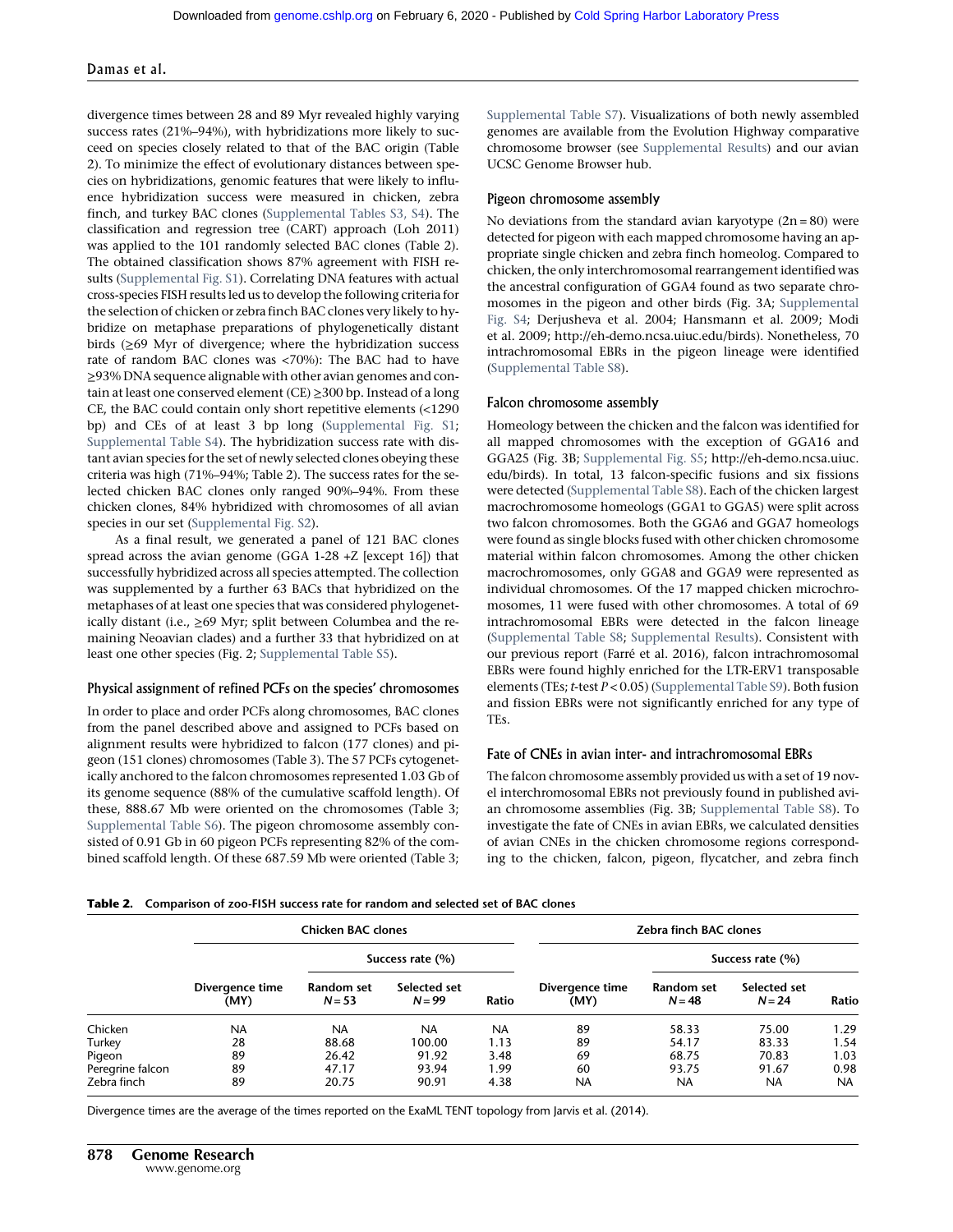

Figure 2. Distribution of universal BAC clones along chicken chromosomes. Each rectangle represents a chicken chromosome; the lines inside, the location of each BAC clone. BAC clones are colored accordingly to the maximum phylogenetic distance of the species they successfully hybridized. The distribution of spacing between all these BAC clones is shown on the [Supplemental Figure S3.](http://genome.cshlp.org/lookup/suppl/doi:10.1101/gr.213660.116/-/DC1)

intrachromosomal and interchromosomal EBRs defined to  $\leq 100$ kb in the chicken genome (Fig. 4; [Supplemental Table S10](http://genome.cshlp.org/lookup/suppl/doi:10.1101/gr.213660.116/-/DC1)). Avian EBRs had a significantly lower fraction of CNEs than their two adjacent chromosome intervals of the same size each (upand downstream;  $P = 3.35 \times 10^{-7}$ ) [\(Supplemental Table S11](http://genome.cshlp.org/lookup/suppl/doi:10.1101/gr.213660.116/-/DC1)). Moreover, the interchromosomal EBRs (fusions and fissions) had, on average, approximately 12 times lower density of CNEs than the intrachromosomal EBRs  $(P = 2.40 \times 10^{-5})$  [\(Supplemental](http://genome.cshlp.org/lookup/suppl/doi:10.1101/gr.213660.116/-/DC1) [Table S11\)](http://genome.cshlp.org/lookup/suppl/doi:10.1101/gr.213660.116/-/DC1). The lowest density of CNEs was observed in the fission breakpoints ( $P = 0.04$ ) (Fig. 4; [Supplemental Table S11](http://genome.cshlp.org/lookup/suppl/doi:10.1101/gr.213660.116/-/DC1)).

To identify CNE densities and the distribution associated with avian EBRs at the genome-wide level, we counted CNE bases in 1-kb windows overlapping EBRs and avian msHSBs >1.5 Mb (Farré et al. 2016). The average density of CNEs in the EBR windows was lower (0.02) than in msHSBs (0.11). The density of CNEs in the fission EBRs was the lowest observed, without CNE bases (from now on "zero CNE windows"), while intrachromosomal EBRs were the highest among the EBR regions (0.02) [\(Supplemental](http://genome.cshlp.org/lookup/suppl/doi:10.1101/gr.213660.116/-/DC1) [Table S12\)](http://genome.cshlp.org/lookup/suppl/doi:10.1101/gr.213660.116/-/DC1). The genome-wide CNE density was 0.09, closer to the density observed in msHSBs. Of the ∼347 Mb of chicken genome found in the "zero CNE windows," 0.5% was associated with EBRs and 15% with msHSBs. To investigate if these intervals are distributed differently in the breakpoint and synteny regions, we compared distances between the "zero CNE windows" and the closest window with the average msHSB CNE density or higher in EBRs, msHSBs, and genome-wide. The median of the distances between these two types of windows was the lowest in the msHSBs

#### Building chromosome-level assemblies for animals

(∼4 kb), intermediate in the intrachromosomal (∼19 kb) and fusion EBRs (∼23 kb), and highest in the fission EBRs (∼35 kb) ([Supplemental Table](http://genome.cshlp.org/lookup/suppl/doi:10.1101/gr.213660.116/-/DC1) [S13](http://genome.cshlp.org/lookup/suppl/doi:10.1101/gr.213660.116/-/DC1)). All these values were significantly different from the genome-wide average distance of ∼6 kb ( $P < 2.2 \times 10^{-16}$ ) and also significantly different from each other  $(P \le 0.004)$  [\(Supplemental Table](http://genome.cshlp.org/lookup/suppl/doi:10.1101/gr.213660.116/-/DC1) [S12](http://genome.cshlp.org/lookup/suppl/doi:10.1101/gr.213660.116/-/DC1); [Supplemental Fig. S6](http://genome.cshlp.org/lookup/suppl/doi:10.1101/gr.213660.116/-/DC1)).

#### **Discussion**

In this study, we present a novel integrative approach to upgrade sequenced animal genomes to the chromosome level. We have previously reported a limited success with the use of high-gene density and low-repeat content BAC clones for cross-species hybridization (Larkin et al. 2006; Romanov et al. 2011). However, the use of such probes for whole-genome chromosomal assembly has not hitherto been demonstrated. That is, in this study, we made use of the whole-genome sequences from multiple species and applied a systematic approach to design a panel of universally hybridizing BAC probes along the length of each chromosome. By using these probes as a basis and in combination with comparative sequence analysis, targeted PCR, and optimized high-throughput cross-species BAC hybridizations, the approach herein presented thus represents a unique

methodology to achieve chromosome-level reconstruction for scaffold-based de novo assemblies that could be applied to any animal genome provided an actively growing population of cells can be obtained to generate metaphase preparations.

In this study, we provide proof of principle for this new approach by generating such assemblies for two previously published, but highly fragmented, avian genomes. The resulting chromosome-level assemblies contain >80% of the genomes (compared with current estimates of genome size) and, in continuity, are comparable to those obtained by combining the traditional sequencing and mapping techniques (Deakin and Ezaz 2014) but require much less cost and resources. Given that it has been suggested that estimates of genome size based on cytology are inaccurate and usually overestimated (Kasai et al. 2012, 2013), techniques such as flow cytometry should be used to estimate genome size more accurately (Kasai et al. 2012, 2013). Flow cytometry will ultimately be able to determine the extent to which the genomes are actually covered by new procedures to upgrade their assemblies and will be invaluable in pointing out any remaining gaps to fill. Indeed, this approach could be augmented further by chromosome-specific DNA sequencing such as has recently been demonstrated in the B chromosomes of two deer species (Makunin et al. 2016)

Molecular and cytogenetic studies to date suggest that the majority of avian genomes remain remarkably conserved in terms of chromosome number (in 60%–70% of species 2n = ∼80) and that interchromosomal changes are relatively rare (Griffin et al.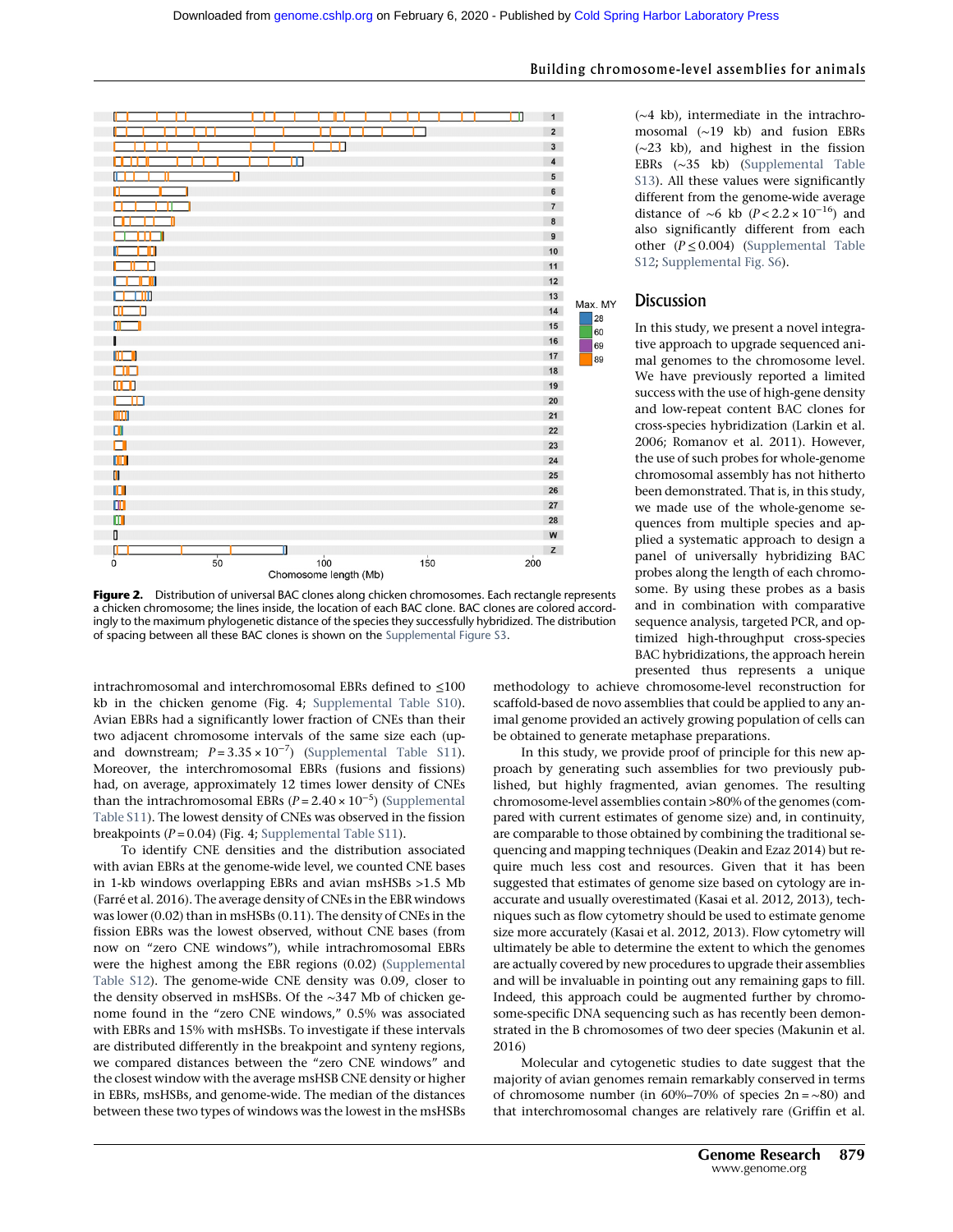| <b>Statistics</b>                 | Peregrine falcon | Pigeon |
|-----------------------------------|------------------|--------|
| No. of informative BAC clones     | 177              | 151    |
| No. of PCFs placed on chromosomes | 57               | 60     |
| Combined length (Gb)              | 1.03             | 0.91   |
| PCF assembly coverage (%)         | 90.03            | 85.23  |
| Scaffold assembly coverage (%)    | 87.55            | 81.70  |
| No. of oriented PCFs              | 32               | 26     |
| Combined length (Mb)              | 888.67           | 687.59 |

Table 3. Statistics for the chromosome assemblies of peregrine falcon and pigeon

2007; Schmid et al. 2015). Exceptions include representatives of Psittaciformes (parrots), Sphenisciformes (penguins), and Falconiformes (falcons). This study represents the first reconstruction of a highly rearranged avian karyotype (peregrine falcon). It demonstrates that fusion is the most common mechanism of interchromosomal change in this species, with some resulting chromosomes exhibiting as many as four fused ancestral chromosomes. There was no evidence of reciprocal translocations, and all microchromosomes remained intact, even when fused to larger chromosomes. Recently, we suggested possible mechanisms why avian genomes, with relatively rare exceptions, remain evolutionarily stable interchromosomally and why microchromosomes represent blocks of conserved synteny (Romanov et al. 2014; Farré et al. 2016). Absence of interchromosomal rearrangement (as seen in most birds) could suggest either an evolutionary advantage to retaining such a configuration or little opportunity for change. A smaller number of transposable elements in avian genomes compared with other animals would indicate that avian chromosomes indeed have fewer opportunities for chromosome merging using NAHR, explaining the presence of multiple microchromosomes. Our study provides additional support for this hypothesis as in the falcon lineage only intrachromosomal EBRs were significantly enriched in transposable elements, while interchromosomal EBRs (flanking both fusions and fissions) were not found significantly enriched. On the other hand, a strong enrichment for avian CNEs in the regions of interspecies synteny in birds and other reptiles suggests evolutionary advantage of maintaining established synteny (Farré et al. 2016), implying that fission events should be rare in avian evolution. In this study, we present the first analysis of a significant number of interchromosomal EBRs by analysis of the falcon genome, demonstrating that those rare interchromosomal rearrangements that are fixed in the avian lineage-specific evolution did indeed appear in areas of a low density of CNEs. This applies to both fission and fusion events. Our results demonstrate moreover that, to be suitable for chromosomal fission, the sites of interchromosomal EBRs are restricted further as they need to be significantly more distant from the areas with high CNE density than the equivalent intervals found in the regions of ms synteny, other EBR types, or on average in the genome. This might also explain why falcon-specific fission breakpoints appear to be reused in other avian lineages as intrachromosomal EBRs. The study of intrachromosomal changes in pigeons, falcons (this study), and Passeriform species (Skinner and Griffin 2012; Romanov et al. 2014) suggests that these events might have a less dramatic effect on cis gene regulation than interchromosomal events. Indeed, intrachromosomal EBRs appear in regions of significantly higher CNE density than interchromosomal EBRs. Why, then, do species such as falcons and parrots undergo wholesale interchromosomal rearrangement (previously reported) but (according to this study) with fission restricted to a few events and fusion more common? The absence of positive selection for change in chromosome number (or lack of templates for NAHR) possibly explains why there was little fixation of any interchromosomal change among birds in general (Bush et al. 1977; Fontdevila et al. 1982; Burt et al. 1999; Burt 2002); however, why this positive selection has been reintroduced (or barriers to it have been removed) in selected orders is still a matter of conjecture.

The design and use of a set of BAC probes intended to work equally well on a large number of diverged avian species created a resource for physical mapping that is transferrable to multiple species. In this regard, mammals are the greatest priority as they are the most studied phylogenetic Class of organisms in the scientific literature. Reasons for this include human interest (e.g., clinical studies), biomedical models (e.g., mouse, rat, rabbit, pig), companion animals (e.g., cat, dog), and agricultural mammals (pig, sheep, cattle, etc.). Many are on the CITES threatened/endangered list, and with impending global warming, tools for the study of ecology and conservation of these animals are a priority; many extinct species also still attract considerable interest. Of the more than 5000 extant species, however, only about 20 have genomes assembled to chromosomes (with primates, rodents, and artiodactyls disproportionally overrepresented), with more than 10 of the 26 orders having no chromosome-level assemblies at all. Recently greater than 50 de novo mammalian assemblies have been produced (more are inevitable); these, however, at best, are collections of subchromosomal-sized scaffolds. Moreover, several hundred are currently being assembled to scaffold level by individual projects or consortia such as Genome10K (Koepfli et al. 2015). Building a mammalian universal BAC set would be a greater challenge than in birds as mammalian genomes have more repetitive sequences and are about three times larger; thus, more BACs would be needed to achieve the same level of mapping resolution. On the other hand, the development of advanced mapping and sequencing techniques (e.g., Dovetail, BioNano, or PacBio) will eventually provide an opportunity to replace RACA PCFs with longer and more complete subchromosomal-sized superscaffolds or sequence contigs requiring fewer BACs to anchor them to chromosomes. The availability of large numbers of high-quality mammalian BAC clone libraries from many species makes our approach more applicable to mammals than to any other animal group. If we add the fact that our avian BAC set is showing good success rates on lizard and turtle chromosomes (data not shown), building chromosomal assemblies for all vertebrate and ultimately all animal groups supported by universal collection of BACs is a realistic objective for the near future.

#### **Methods**

#### Avian genome assemblies, repeat masking, and gene annotations

The chicken (ICGSC Gallus\_gallus 4.0) (Hillier 2004), zebra finch (WUGSC 3.2.4) (Warren et al. 2010), and turkey (TGC Turkey\_2.01) (Dalloul et al. 2010) chromosome assemblies were downloaded from the UCSC Genome Browser (Kent et al. 2002). The collared flycatcher (FicAlb1.5) (Ellegren et al. 2012) genome was obtained from NCBI. Scaffold-based (N50 > 2 Mb) assemblies of the pigeon, falcon, and 16 additional avian genomes were provided by the Avian Phylogenomics Consortium (Zhang et al. 2014a). All sequences were repeat-masked using Window Masker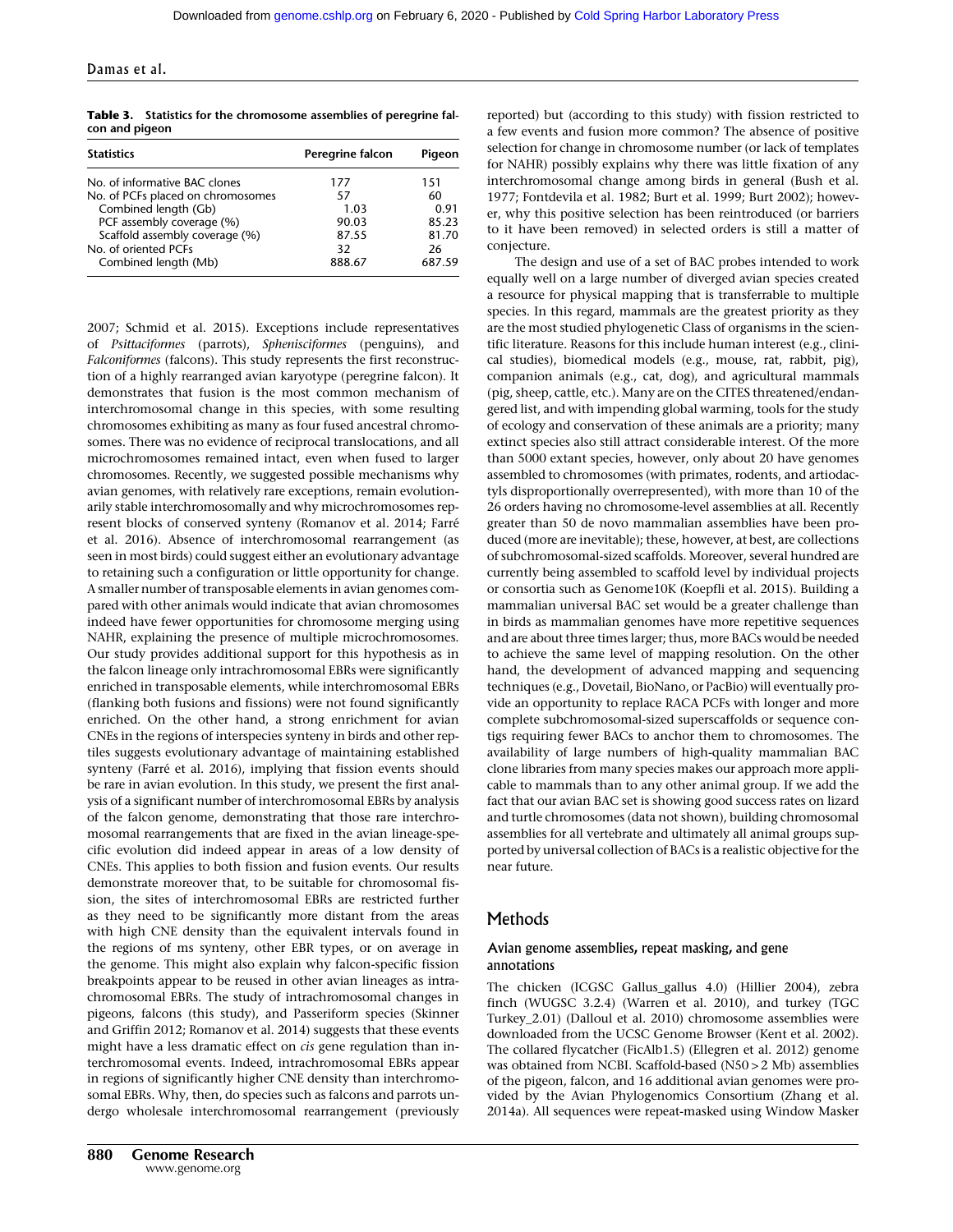

**Figure 3.** Ideogram of pigeon (A) and peregrine falcon  $(B)$  chromosomes. Numbered rectangles represent chromosomes, and colored blocks inside represent regions of homeology with chicken chromosomes. Lines within the colored blocks represent block orientation. Pigeon chromosomes 1–9 and Z were numbered according to the method of Hansmann et al. (2009) and the remaining chromosomes according to their chicken homeologs. Falcon chromosomes 1–13 and Z were numbered accordingly to the method of Nishida et al. (2008). The remaining chromosomes were numbered by decreasing combined length of the placed PCFs. Triangles above the falcon chromosomes point to the positions of falcon-specific fusions; below chromosomes, the positions of fissions. Black filling within the triangles point to the EBR boundaries used in the CNE analysis.

(Morgulis et al. 2006) with the -sdust option and Tandem Repeats Finder (Benson 1999). Chicken gene (version of 27/04/2014) and repetitive sequence (version of 11/06/2012) annotations were downloaded from the UCSC Genome Browser (Rosenbloom et al. 2015). Chicken genes with a single ortholog in the human genome were extracted from Ensembl Biomart (v.74) (Kinsella et al. 2011).

#### Building chromosome-level assemblies for animals

#### Pairwise and multiple genome alignments, nucleotide evolutionary conservation scores, and CEs

Pairwise alignments using chicken and zebra finch chromosome assemblies as references and all other assemblies as targets were generated with LastZ (v.1.02.00) (Harris 2007) and converted into the UCSC "chains" and "nets" alignment formats with the Kent-library tools (Kent et al. 2003; [Supplemental](http://genome.cshlp.org/lookup/suppl/doi:10.1101/gr.213660.116/-/DC1) [Methods](http://genome.cshlp.org/lookup/suppl/doi:10.1101/gr.213660.116/-/DC1)). The evolutionary conservation scores and DNA CEs for all chicken nucleotides assigned to chromosomes were estimated using PhastCons (Siepel et al. 2005) from the multiple alignments of 21 avian genomes [\(Supplemental](http://genome.cshlp.org/lookup/suppl/doi:10.1101/gr.213660.116/-/DC1) [Methods](http://genome.cshlp.org/lookup/suppl/doi:10.1101/gr.213660.116/-/DC1)). CNEs obtained from the alignments of 48 avian genomes were used (Farré et al. 2016).

#### Reference-assisted chromosome assembly of pigeon and falcon genomes

Pigeon and falcon PCFs were generated using RACA ([Supplemental Methods;](http://genome.cshlp.org/lookup/suppl/doi:10.1101/gr.213660.116/-/DC1) Kim et al. 2013) tool. We chose the zebra finch genome as the reference and chicken as the outgroup for the falcon based on the phylogenetic distances between the species (Jarvis et al. 2014). For the pigeon, both chicken as reference and zebra finch as outgroup and vice versa experiments were performed as the pigeon is phylogenetically distant from the chicken and zebra finch. Two rounds of RACA were done for both species. The initial run was performed using the following parameters: WINDOWSIZE=10 RESOLUTION=150000 MIN\_INTRACOV\_ PERC=5. Prior to the second run of RACA, we tested the scaffolds split during the initial RACA run using PCR amplification across the split intervals (see below) and adjusted the parameters accordingly ([Supplemental Methods](http://genome.cshlp.org/lookup/suppl/doi:10.1101/gr.213660.116/-/DC1)).

#### PCR testing of adjacent SFs

Primers flanking split SF joints within scaffolds or RACA predicted adjacencies were designed using Primer3 software (v.2.3.6) (Untergasser et al. 2012). To avoid misidentification of EBRs or chimeric joints, we selected primers only within the sequences that had high-quality alignments between the target and reference genomes and were found in ad-

jacent SFs. Due to alignment and SF detection settings, some of the intervals between adjacent SFs could be >6 kb, and primers could not be chosen for a reliable PCR amplification. In such cases, we used CASSIS software (Baudet et al. 2010) and the underlying alignment results to narrow gaps between adjacent SFs where possible. Whole blood was collected aseptically from adult falcons and pigeons. DNA was isolated using DNeasy blood and tissue kit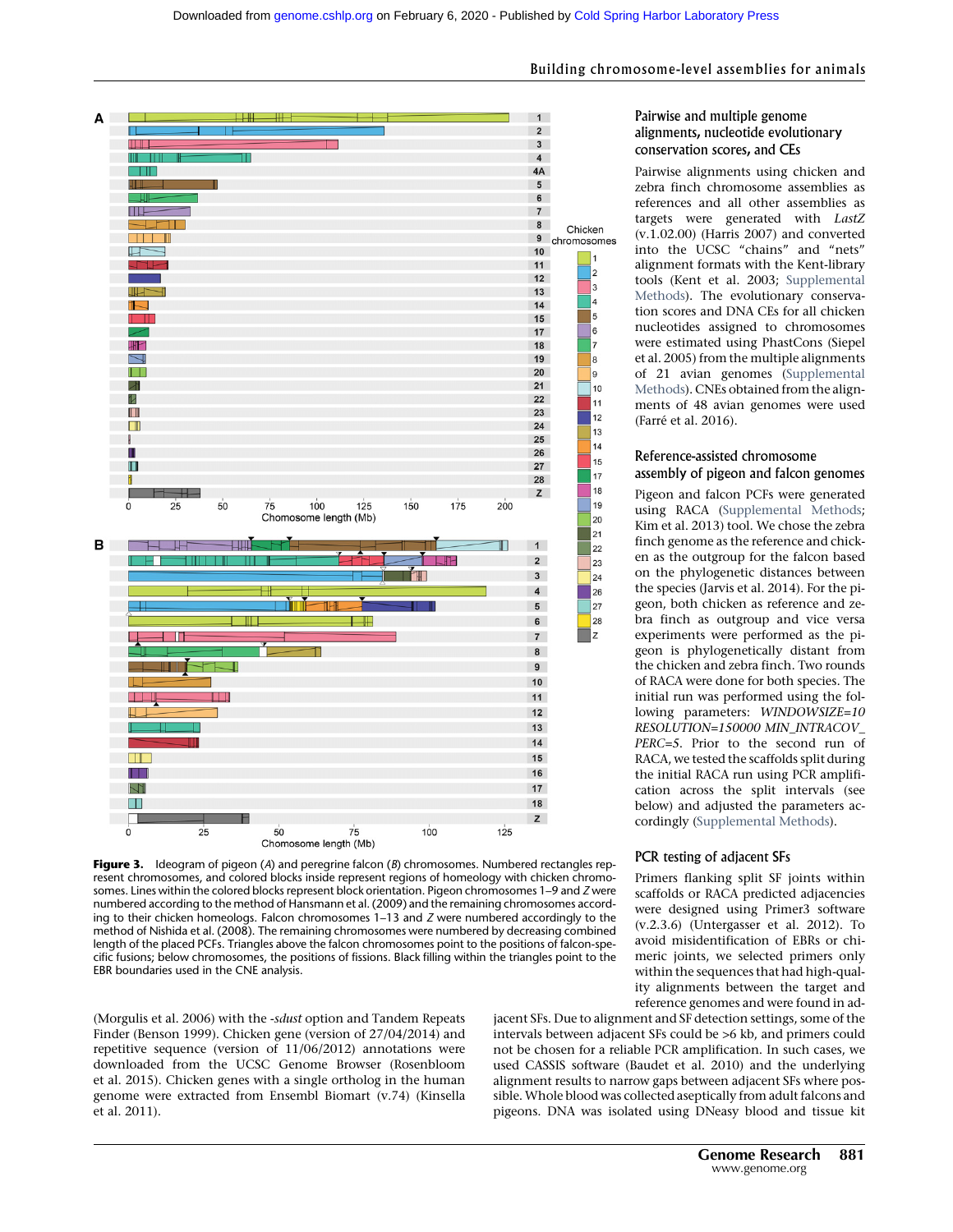

Figure 4. Average fraction of bases within conserved noncoding elements (CNEs) in avian EBRs and two flanking regions upstream (−) and downstream (+).

(Qiagen) following standard protocols. PCR amplification was performed according to the protocol described in the [Supplemental](http://genome.cshlp.org/lookup/suppl/doi:10.1101/gr.213660.116/-/DC1) **[Methods](http://genome.cshlp.org/lookup/suppl/doi:10.1101/gr.213660.116/-/DC1)** 

#### BAC clone selection

The chromosome coordinates of chicken (CHORI-261), turkey (CHORI-260), and zebra finch (TGMCBA) BAC clones in the corresponding genomes were extracted from NCBI clone database (Schneider et al. 2013). We removed all discordantly placed BAC clones (based on BAC end sequence [BES] mappings) following the NCBI definition of concordant BAC placement. Briefly, a BAC clone placement was considered concordant when the estimated BAC length in the corresponding avian genome is within [library average length  $\pm 3 \times$  standard deviation] and BAC BESs map to the opposite DNA strands in the genome assembly. Turkey and zebra finch BAC clone coordinates were translated into chicken chromosome coordinates using the UCSC Genome Browser liftOver tool (Kent et al. 2002) with a minimum ratio of remapped bases >0.1.

For each BAC clone mapped to the chicken chromosomes, various genomic features selected to estimate the probability of clones to hybridize with metaphase chromosomes in distant avian species were calculated [\(Supplemental Table S3](http://genome.cshlp.org/lookup/suppl/doi:10.1101/gr.213660.116/-/DC1)) using a custom Perl script or extracted from gene, repetitive sequence, CE, and nucleotide conservation score files. The clones selected for mapping experiments were originally obtained from the BACPAC Resource Center at the Children's Hospital Oakland Research Institute and the zebra finch TGMCBa library (Clemson University Genomics Institute).

#### Classification tree

The classification tree was created in R (v.3.2.3) (R Core Team 2015) using the CART algorithm included in the rpart package (v.4.1-10) [\(https://cran.r-project.org/web/packages/rpart](https://cran.r-project.org/web/packages/rpart)). We introduced an adjusted weight matrix setting: The cost of returning a false positive was twice as high as the cost of a false negative. The tree was visualized with rattle package (v.4.1.0) (Williams 2011).

#### Cell culture and chromosome preparation

Chromosome preparations were established from fibroblast cell lines generated from collagenase treatment of 5- to 7-d-old embryos or from skin biopsies. Cells were cultured at  $40^{\circ}$ C and  $5\%$  CO<sub>2</sub> in Alpha MEM (Fisher), supplemented with 20% fetal bovine serum (Gibco), 2% Pen-Strep (Sigma), and 1% L-glutamine (Sigma). Chromosome suspension preparation followed standard protocols; in brief, mitostatic treatment with colcemid at a final concentration of 5.0 μg/mL for 1 h at 40°C was followed by hypotonic treatment with 75 mM KCl for 15 min at 37°C and fixation with 3:1 methanol:acetic acid.

#### Preparation of BAC clones for FISH

BAC clone DNA was isolated using the Qiagen miniprep kit prior to amplification and direct labeling by nick translation. Probes were labeled with Texas red-12-dUTP (Invitrogen) and FITC-fluorescein-12-UTP (Roche) prior to purification using the Qiagen nucleotide removal kit.

#### FISH

Metaphase preparations were fixed to slides and dehydrated through an ethanol series (2 min each in 2× SSC, 70%, 85%, and 100% ethanol at room temperature). Probes were diluted in a formamide buffer (Cytocell) with chicken hybloc (Insight Biotech) and applied to the metaphase preparations on a 37°C hotplate before sealing with rubber cement. Probe and target DNA were simultaneously denatured on a 75°C hotplate prior to hybridization in a humidified chamber for 72 h at 37°C. Slides were washed posthybridization for 30 sec in 2× SSC/0.05% Tween 20 at room temperature and then counterstained using VECTASHIELD anti-fade medium with DAPI (Vector Labs). Images were captured using an Olympus BX61 epifluorescence microscope with cooled CCD camera and SmartCapture (Digital Scientific UK) system. In selected experiments, we used multiple hybridization strategies, making use of the Cytocell octochrome (eight-chamber) and multiprobe (24 chamber) devices. Briefly, labeled probes were air dried on to the device. Probes were rehybridized in standard buffer and applied to the glass slide (which was subdivided to correspond to the hybridization chambers), and FISH continued as above.

#### EBR detection and CNE density analysis

The multiple alignments of the chicken, zebra finch, flycatcher, pigeon, and falcon chromosome sequences were obtained using progressiveCactus (Paten et al. 2011) with default parameters. Pairwise synteny blocks were defined using the maf2synteny tool (Kolmogorov et al. 2014) at 100-, 300-, and 500-kb resolution. By using chicken as the reference genome, EBRs were detected and classified using the ad hoc statistical approach described previously (Farré et al. 2016). All well-defined (or flanking oriented PCFs) fusion and fission points were identified from pairwise alignments with the chicken genome. Only the EBRs ≤100 kb were used for the CNE analysis. EBRs <1 kb were extended ±1 kb. For each EBR, we defined two windows upstream of (+1 and +2) and two downstream from (−1 and −2) the same size as the EBR. We calculated the fraction of bases within CNEs in each EBR site and the upstream and downstream windows. Differences in CNE densities were tested for significance using the Kruskall-Wallis test followed by Mann-Whitney U test.

#### Comparing CNE densities in EBRs and msHSBs

Chicken chromosomes (excluding GGA16, W, and Z) were divided into 1-kb nonoverlapping intervals. Only windows with >50% of their bases with chicken sequence data available were used in this analysis. All intervals were assigned either to msHSBs >1.5 Mb (Farré et al. 2016); to avian EBRs flanking fusions, fissions, and intrachromosomal EBR; and to the intervals found in the rest of the chicken genome. We estimated the average CNE density for each window type and also the distance, in number of 1-kb windows, between each window with the lowest CNE density (0 bp) and the nearest window with the average msHSB CNE density or higher. CNE densities were obtained using BEDtools (v.2.20-1)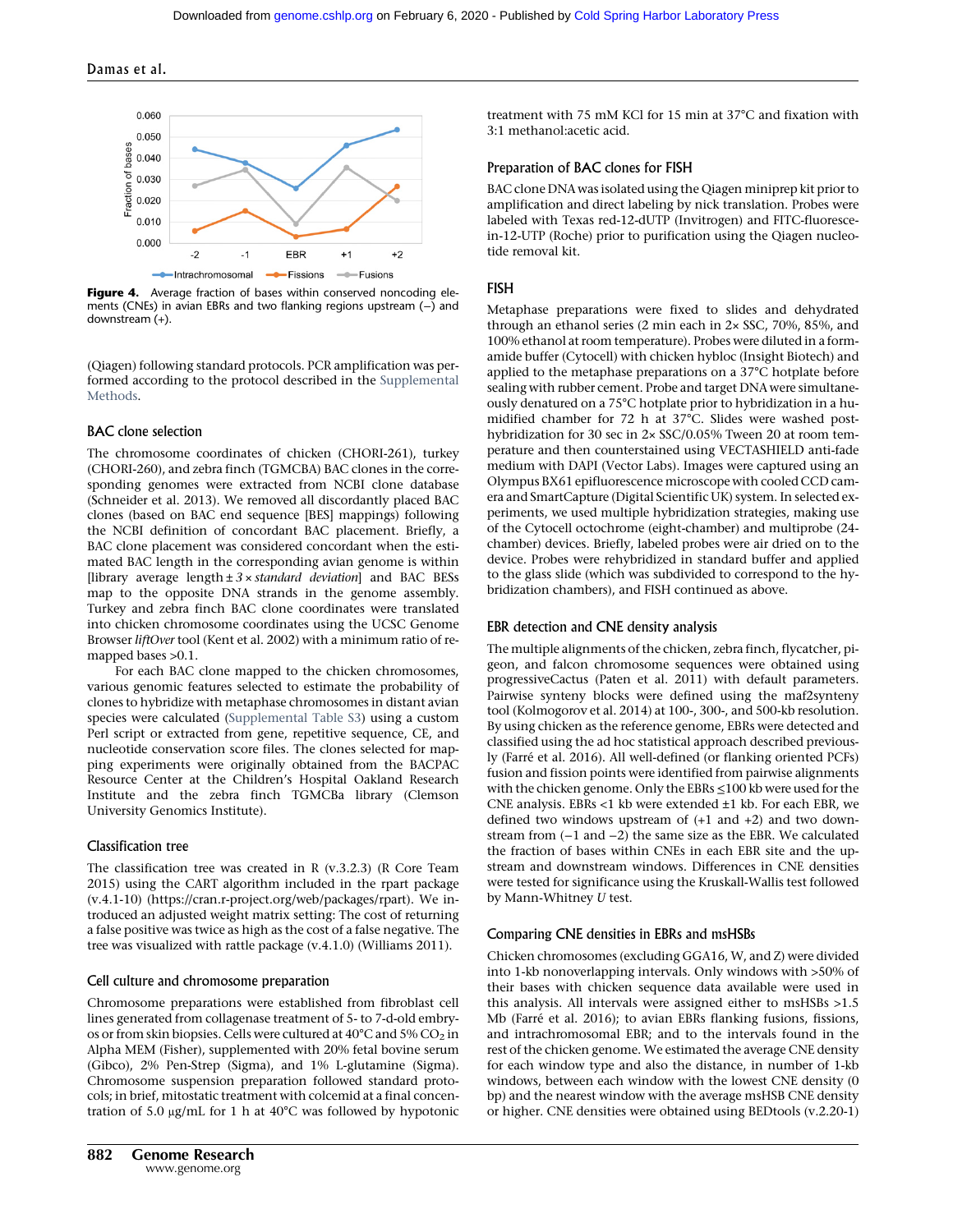#### Building chromosome-level assemblies for animals

(Quinlan and Hall 2010). Differences in distances between the two window types in msHSBs and EBRs were tested for significance using the Kruskall-Wallis test followed by Mann-Whitney U test.

#### Densities of TEs in falcon intrachromosomal EBRs, fusions, and fissions

The TE scaffold coordinates reported by Zhan et al. (2013) were translated to falcon chromosome coordinates using a custom Perl script. The densities of TEs (>100 bp on average in the EBRor non-EBR-containing nonoverlapping 10-kb genome intervals) were compared for the falcon lineage–specific interchromosomal EBRs, EBRs flanking fusion and fission events, and the rest of the genome as previously described (Elsik et al. 2009; Larkin et al. 2009; Groenen et al. 2012; Farré et al. 2016).

#### Data access

The falcon and pigeon chromosome assemblies from this study have been submitted to DDBJ/ENA/GenBank ([https://www.ncbi.](https://www.ncbi.nlm.nih.gov/genbank/) [nlm.nih.gov/genbank/](https://www.ncbi.nlm.nih.gov/genbank/)) under the accessions numbers MLQY00000000 and MLQZ00000000, respectively. Visualizations of falcon and pigeon genome assemblies are available from the Evolution Highway comparative chromosome browser [\(http](http://eh-demo.ncsa.uiuc.edu/birds) [://eh-demo.ncsa.uiuc.edu/birds](http://eh-demo.ncsa.uiuc.edu/birds)) and our UCSC Genome Browser hub (<http://sftp.rvc.ac.uk/rvcpaper/birdsHUB/hub.txt>).

#### Acknowledgments

We thank Dr. Yu-Mei Chang for the assistance with statistical analyses. This work was supported in part by the Biotechnology and Biological Sciences Research Council (BB/K008226/1 and BB/ J010170/1 to D.M.L. and BB/K008161/1 to D.K.G.).

#### References

- Andersson L, Georges M. 2004. Domestic-animal genomics: deciphering the genetics of complex traits. Nat Rev Genet 5: 202-212.
- Baudet C, Lemaitre C, Dias Z, Gautier C, Tannier E, Sagot MF. 2010. Cassis: detection of genomic rearrangement breakpoints. Bioinformatics 26: 1897–1898.
- Benson G. 1999. Tandem repeats finder: a program to analyze DNA sequences. Nucleic Acids Res 27: 573-580.
- Branco MR, Pombo A. 2006. Intermingling of chromosome territories in interphase suggests role in translocations and transcription-dependent associations. PLoS Biol 4: e138.
- Burt DW. 2002. Origin and evolution of avian microchromosomes. Cytogenet Genome Res 96: 97–112.
- Burt DW, Bruley C, Dunn IC, Jones CT, Ramage A, Law AS, Morrice DR, Paton IR, Smith J, Windsor D, et al. 1999. The dynamics of chromosome evolution in birds and mammals. Nature 402: 411–413.
- Bush GL, Case SM, Wilson AC, Patton JL. 1977. Rapid speciation and chromosomal evolution in mammals. *Proc Natl Acad Sci* **74:** 3942–3946.
- Dalloul RA, Long JA, Zimin AV, Aslam L, Beal K, Blomberg Le A, Bouffard P, Burt DW, Crasta O, Crooijmans RP, et al. 2010. Multi-platform nextgeneration sequencing of the domestic turkey (Meleagris gallopavo): genome assembly and analysis. PLoS Biol 8: e1000475.
- Deakin JE, Ezaz T. 2014. Tracing the evolution of amniote chromosomes. Chromosoma 123: 201–216.
- Derjusheva S, Kurganova A, Habermann F, Gaginskaya E. 2004. High chromosome conservation detected by comparative chromosome painting in chicken, pigeon and passerine birds. Chromosome Res 12: 715–723.
- Driscoll CA, Macdonald DW, O'Brien SJ. 2009. From wild animals to domestic pets, an evolutionary view of domestication. Proc Natl Acad Sci 106: 9971–9978.
- Ellegren H, Smeds L, Burri R, Olason PI, Backstrom N, Kawakami T, Kunstner A, Makinen H, Nadachowska-Brzyska K, Qvarnstrom A, et al. 2012. The genomic landscape of species divergence in Ficedula flycatchers. Nature 491: 756–760.
- Elsik CG, Tellam RL, Worley KC. 2009. The genome sequence of a taurine cattle: a window to ruminant biology and evolution. Science 324: 522–528.
- Fang X, Nevo E, Han L, Levanon EY, Zhao J, Avivi A, Larkin D, Jiang X, Feranchuk S, Zhu Y, et al. 2014. Genome-wide adaptive complexes to underground stresses in blind mole rats Spalax. Nat Commun 5: 3966.
- Farré M, Narayan J, Slavov GT, Damas J, Auvil L, Li C, Jarvis ED, Burt DW, Griffin DK, Larkin DM. 2016. Novel insights into chromosome evolution in birds, archosaurs, and reptiles. Genome Biol Evol 8: 2442-2451.
- Ferguson-Lees J, Christie DA. 2005. Raptors of the world. Princeton University
- Press, Princeton, NJ. Fontdevila A, Ruiz A, Ocaña J, Alonso G. 1982. Evolutionary history of Drosophila buzzatii. II. How much has chromosomal polymorphism changed in colonization? Evolution 36: 843–851.
- Griffin DK, Robertson LBW, Tempest HG, Skinner BM. 2007. The evolution of the avian genome as revealed by comparative molecular cytogenetics. Cytogenet Genome Res 117: 64–77.
- Groenen MAM, Archibald AL, Uenishi H, Tuggle CK, Takeuchi Y, Rothschild MF, Rogel-Gaillard C, Park C, Milan D, Megens H-J, et al. 2012. Analyses of pig genomes provide insight into porcine demogra-<br>phy and evolution. *Nature* **491:** 393–398.
- Hansmann T, Nanda I, Volobouev V, Yang F, Schartl M, Haaf T, Schmid M. 2009. Cross-species chromosome painting corroborates microchromosome fusion during karyotype evolution of birds. Cytogenet Genome Res 126: 281–304.
- Harris RS. 2007. "Improved pairwise alignment of genomic DNA." PhD thesis, The Pennsylvania State University, State College, PA.
- Hillier L. 2004. Sequence and comparative analysis of the chicken genome provide unique perspectives on vertebrate evolution. Nature 432: 695–716.
- Hu X, Gao Y, Feng C, Liu Q, Wang X, Du Z, Wang Q, Li N. 2009. Advanced technologies for genomic analysis in farm animals and its application
- for QTL mapping. Genetica 136: 371–386. Jarvis ED, Mirarab S, Aberer AJ, Li B, Houde P, Li C, Ho SYW, Faircloth BC, Nabholz B, Howard JT, et al. 2014. Whole-genome analyses resolve early branches in the tree of life of modern birds. Science 346: 1320–1331.
- Kasai F, O'Brien PC, Ferguson-Smith MA. 2012. Reassessment of genome size in turtle and crocodile based on chromosome measurement by flow karyotyping: close similarity to chicken. *Biol Lett* **8:** 631–635.
- Kasai F, O'Brien PC, Ferguson-Smith MA. 2013. Afrotheria genome; overestimation of genome size and distinct chromosome GC content revealed by flow karyotyping. Genomics 102: 468-471.
- Kent WJ, Sugnet CW, Furey TS, Roskin KM, Pringle TH, Zahler AM, Haussler D. 2002. The human genome browser at UCSC. Genome Res 12: 996–1006.
- Kent WJ, Baertsch R, Hinrichs A, Miller W, Haussler D. 2003. Evolution's cauldron: duplication, deletion, and rearrangement in the mouse and human genomes. Proc Natl Acad Sci 100: 11484-11489.
- Kim J, Larkin DM, Cai Q, Asan, Zhang Y, Ge R-L, Auvil L, Capitanu B, Zhang G, Lewin HA, et al. 2013. Reference-assisted chromosome assembly. Proc Natl Acad Sci 110: 1785–1790.
- Kinsella RJ, Kahari A, Haider S, Zamora J, Proctor G, Spudich G, Almeida-King J, Staines D, Derwent P, Kerhornou A, et al. 2011. Ensembl BioMarts: a hub for data retrieval across taxonomic space. Database 2011: bar030.
- Koepfli K-P, Paten B, Scientists tGKCo, O'Brien SJ. 2015. The Genome 10K Project: a way forward. Ann Rev Anim Biosci 3: 57-111.
- Kolmogorov M, Raney B, Paten B, Pham S. 2014. Ragout-a reference-assisted assembly tool for bacterial genomes. Bioinformatics 30: i302–309.
- Larkin DM, Prokhorovich MA, Astakhova NM, Zhdanova NS. 2006. Comparative mapping of mink chromosome 8p: in situ hybridization of seven cattle BAC clones. Anim Genet 37: 429–430.
- Larkin DM, Pape G, Donthu R, Auvil L, Welge M, Lewin HA. 2009. Breakpoint regions and homologous synteny blocks in chromosomes have different evolutionary histories. Genome Res 19: 770–777.
- Larkin DM, Daetwyler HD, Hernandez AG, Wright CL, Hetrick LA, Boucek L, Bachman SL, Band MR, Akraiko TV, Cohen-Zinder M, et al. 2012. Whole-genome resequencing of two elite sires for the detection of hap-<br>lotypes under selection in dairy cattle. *Proc Natl Acad Sci* **109:** 7693–7698.
- Lewin HA, Larkin DM, Pontius J, O'Brien SJ. 2009. Every genome sequence
- needs a good map. Genome Res 19: 1925–1928.<br>Lindblad-Toh K, Garber M, Zuk O, Lin MF, Parker BJ, Washietl S, Kheradpour P, Ernst J, Jordan G, Mauceli E, et al. 2011. A high-resolution map of human evolutionary constraint using 29 mammals. Nature 478: 476–482.
- Loh W-Y. 2011. Classification and regression trees. WIREs Data Mining Knowl Discov 1: 14–23.
- Mak ACY, Lai YYY, Lam ET, Kwok T-P, Leung AKY, Poon A, Mostovoy Y, Hastie AR, Stedman W, Anantharaman T, et al. 2016. Genome-wide structural variation detection by genome mapping on nanochannel arrays. Genetics 202: 351–362.
- Makunin AI, Kichigin IG, Larkin DM, O'Brien PC, Ferguson-Smith MA, Yang F, Proskuryakova AA, Vorobieva NV, Chernyaeva EN, O'Brien SJ,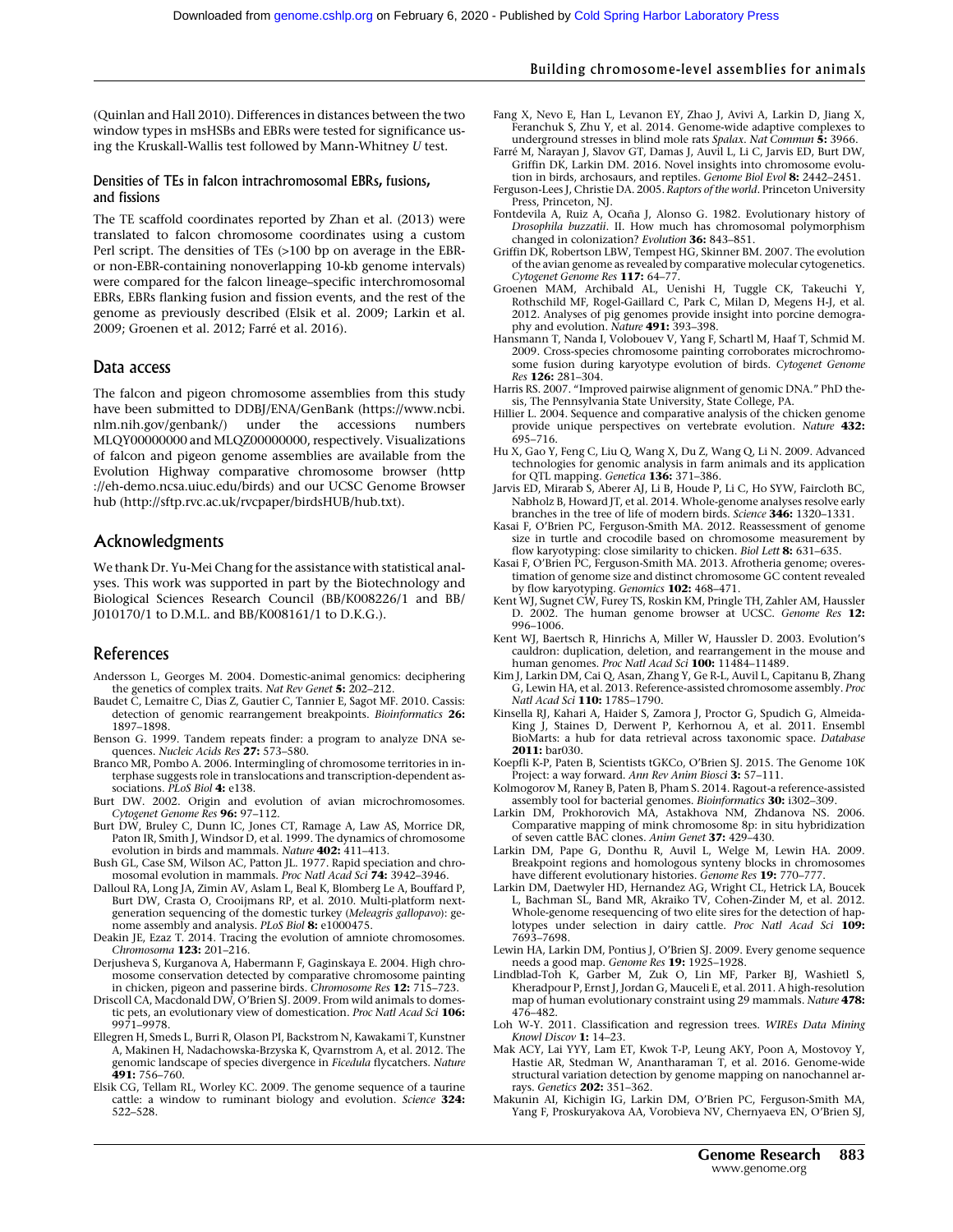#### Damas et al.

et al. 2016. Contrasting origin of B chromosomes in two cervids (Siberian roe deer and grey brocket deer) unravelled by chromosomespecific DNA sequencing. BMC Genomics 17: 618.

- Meyerson M, Gabriel S, Getz G. 2010. Advances in understanding cancer genomes through second-generation sequencing. Nat Rev Genet 11: 685–696.
- Modi WS, Romanov M, Green ED, Ryder O. 2009. Molecular cytogenetics of the California condor: evolutionary and conservation implications. Cytogenet Genome Res 127: 26–32.
- Morgulis A, Gertz EM, Schaffer AA, Agarwala R. 2006. A fast and symmetric DUST implementation to mask low-complexity DNA sequences. J Comput Biol 13: 1028–1040.
- Murphy WJ, Larkin DM, Everts-van der Wind A, Bourque G, Tesler G, Auvil L, Beever JE, Chowdhary BP, Galibert F, Gatzke L, et al. 2005. Dynamics of mammalian chromosome evolution inferred from multispecies comparative maps. Science 309: 613-617.
- Nishida C, Ishijima J, Kosaka A, Tanabe H, Habermann FA, Griffin DK, Matsuda Y. 2008. Characterization of chromosome structures of Falconinae (Falconidae, Falconiformes, Aves) by chromosome painting and delineation of chromosome rearrangements during their differentiation. Chromosome Res 16: 171–181.
- Paten B, Earl D, Nguyen N, Diekhans M, Zerbino D, Haussler D. 2011. Cactus: algorithms for genome multiple sequence alignment. Genome Res 21: 1512–1528.
- Price TD. 2002. Domesticated birds as a model for the genetics of speciation by sexual selection. Genetica 116: 311–327.
- Putnam NH, O'Connell BL, Stites JC, Rice BJ, Blanchette M, Calef R, Troll CJ, Fields A, Hartley PD, Sugnet CW, et al. 2016. Chromosome-scale shotgun assembly using an in vitro method for long-range linkage. Genome Res 26: 342–350.
- Quinlan AR, Hall IM. 2010. BEDTools: a flexible suite of utilities for comparing genomic features. Bioinformatics 26: 841–842.
- Rhoads A, Au KF. 2015. PacBio sequencing and its applications. Genomics Proteomics Bioinformatics 13: 278–289.
- Romanov MN, Dodgson JB, Gonser RA, Tuttle EM. 2011. Comparative BACbased mapping in the white-throated sparrow, a novel behavioral genomics model, using interspecies overgo hybridization. BMC Res Notes 4: 211.
- Romanov MN, Farré M, Lithgow PE, Fowler KE, Skinner BM, O'Connor R, Fonseka G, Backström N, Matsuda Y, Nishida C, et al. 2014. Reconstruction of gross avian genome structure, organization and evolution suggests that the chicken lineage most closely resembles the dinosaur avian ancestor. BMC Genomics 15: 1-18.
- Rosenbloom KR, Armstrong J, Barber GP, Casper J, Clawson H, Diekhans M, Dreszer TR, Fujita PA, Guruvadoo L, Haeussler M, et al. 2015. The UCSC Genome Browser database: 2015 update. Nucleic Acids Res 43: D670–D681.
- Schmid M, Smith J, Burt DW, Aken BL, Antin PB, Archibald AL, Ashwell C, Blackshear PJ, Boschiero C, Brown CT, et al. 2015. Third report on chicken genes and chromosomes 2015. Cytogenet Genome Res 145: 78–179.
- Schneider VA, Chen HC, Clausen C, Meric PA, Zhou Z, Bouk N, Husain N, Maglott DR, Church DM. 2013. Clone DB: an integrated NCBI resource for clone-associated data. Nucleic Acids Res 41: D1070–D1078.
- Shapiro MD, Kronenberg Z, Li C, Domyan ET, Pan H, Campbell M, Tan H, Huff CD, Hu H, Vickrey AI, et al. 2013. Genomic diversity and evolution of the head crest in the rock pigeon. Science 339: 1063-1067.
- Siepel A, Bejerano G, Pedersen JS, Hinrichs AS, Hou M, Rosenbloom K, Clawson H, Spieth J, Hillier LW, Richards S, et al. 2005. Evolutionarily conserved elements in vertebrate, insect, worm, and yeast genomes. Genome Res 15: 1034-2050.
- Skinner BM, Griffin DK. 2012. Intrachromosomal rearrangements in avian genome evolution: evidence for regions prone to breakpoints. Heredity 108: 37–41.
- Stringham SA, Mulroy EE, Xing J, Record D, Guernsey MW, Aldenhoven JT, Osborne EJ, Shapiro MD. 2012. Divergence, convergence, and the ancestry of feral populations in the domestic rock pigeon. Curr Biol 22: 302–308.
- Tamazian G, Dobrynin P, Krasheninnikova K, Komissarov A, Koepfli KP, O'Brien SJ. 2016. Chromosomer: a reference-based genome arrangement tool for producing draft chromosome sequences. GigaScience 5: 38.
- Teague B, Waterman MS, Goldstein S, Potamousis K, Zhou S, Reslewic S, Sarkar D, Valouev A, Churas C, Kidd JM, et al. 2010. High-resolution human genome structure by single-molecule analysis. Proc Natl Acad Sci 107: 10848–10853.
- R Core Team. 2015. R: a language and environment for statistical computing. R Foundation for Statistical Computing, Vienna, Austria. [http://www.R](http://www.R-project.org/)[project.org/.](http://www.R-project.org/)
- Tucker V, Cade T, Tucker A. 1998. Diving speeds and angles of a gyrfalcon (Falco rusticolus). J Exp Biol 201: 2061–2070.
- Untergasser A, Cutcutache I, Koressaar T, Ye J, Faircloth BC, Remm M, Rozen SG. 2012. Primer3-new capabilities and interfaces. Nucleic Acids Res 40: e115.
- Warren WC, Clayton DF, Ellegren H, Arnold AP, Hillier LW, Kunstner A, Searle S, White S, Vilella AJ, Fairley S, et al. 2010. The genome of a songbird. Nature 464: 757–762.
- Williams G. 2011. Data mining with Rattle and R: the art of excavating data for knowledge discovery. Springer Science & Business Media, New York.
- Zhan X, Pan S, Wang J, Dixon A, He J, Muller MG, Ni P, Hu L, Liu Y, Hou H, et al. 2013. Peregrine and saker falcon genome sequences provide insights into evolution of a predatory lifestyle. Nat Genet **45:** 563–566.
- Zhang G, Li B, Li C, Gilbert MT, Jarvis ED, Wang J, Avian Genome C. 2014a. Comparative genomic data of the Avian Phylogenomics Project. GigaScience 3: 26.
- Zhang G, Li C, Li Q, Li B, Larkin DM, Lee C, Storz JF, Antunes A, Greenwold MJ, Meredith RW, et al. 2014b. Comparative genomics reveals insights into avian genome evolution and adaptation. Science 346: 1311–1320.

Received August 1, 2016; accepted in revised form November 16, 2016.